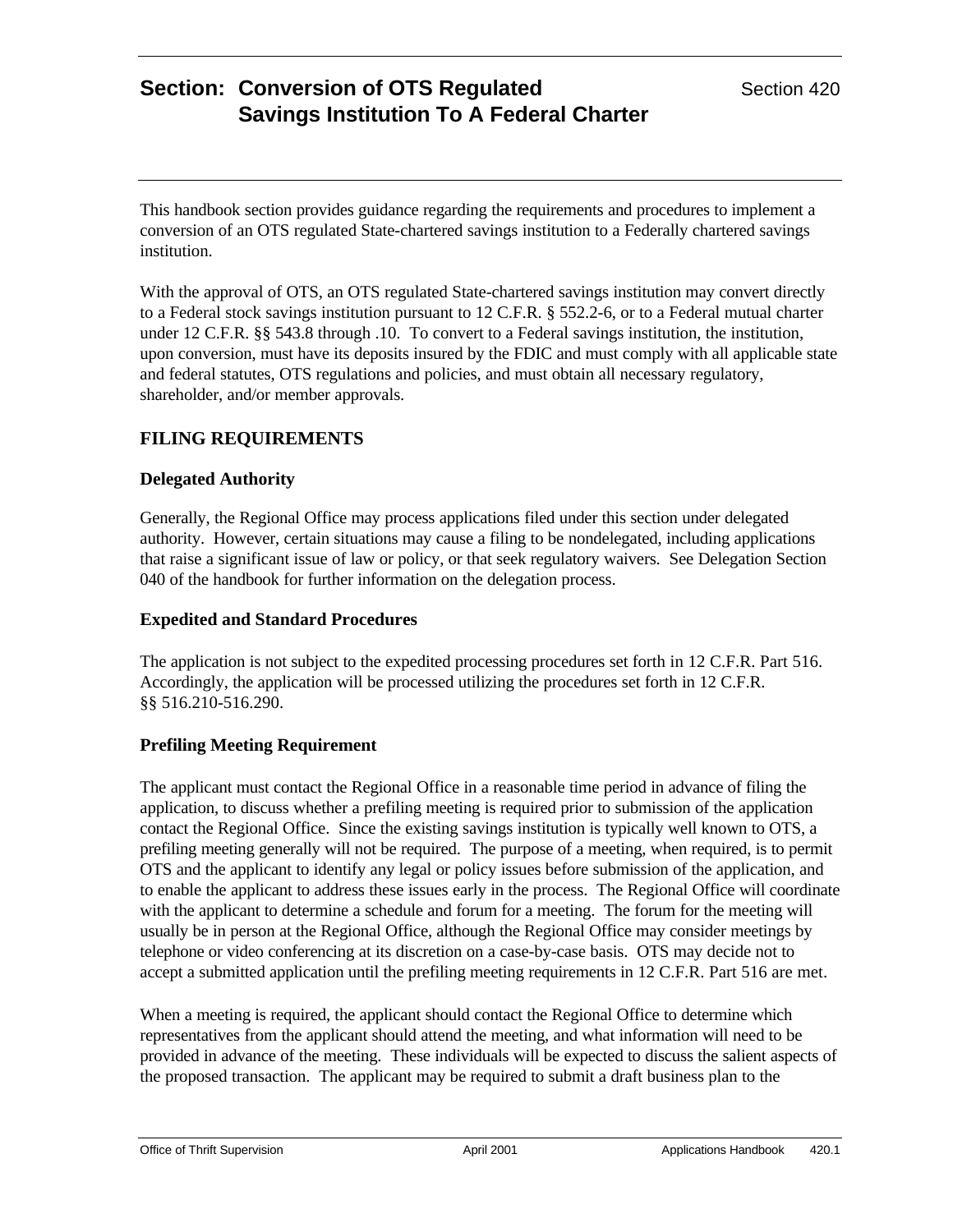Regional Office prior to the meeting in a time frame in advance of the meeting acceptable to the Regional Office. When a business plan is required, the plan at a minimum should include:

- A clear and complete description of the projected operations and activities;
- Financial projections for a three-year period stating all significant assumptions used in preparing the projections;
- A discussion of the associated risks and impact of the transaction on the institution;
- Identification of all or a majority of the proposed director and key senior executive officers with documentation to support that these individuals have the required qualifications and experience to prudently oversee operations; and
- A discussion to demonstrate how the charter will serve the credit and lending needs in its target market.

### **Information and Form Requirements**

All applications should be filed with the appropriate Regional Office in accordance with 12 C.F.R. Part 516. The applicant should file the original and two copies of the application, and application fee with the appropriate Regional Office. The original filing, all copies, and all exhibits and other pertinent documents must be clearly marked and captioned as to the type of filing. One copy must contain original signatures on all executed documents. For applications that are not delegated to the Regional Office, an additional three copies of the application should be filed with the Applications Filing Room in OTS-Washington.

The applicant must submit OTS Form 1582 and its required information (outlined below) when seeking to convert from a State-chartered, OTS-regulated savings institution to a Federal savings institution.

#### *For All Converting Institutions*

- A copy of the Plan of Conversion approved by a majority of the board of directors or trustees;
- A legal opinion that the transaction is permissible under state law;
- A copy of the converting institution's current charter and bylaws, including amendments;
- A copy of the proposed Federal savings institution's charter and bylaws; and
- If the proposed charter and/or bylaws differ from the pre-approved language set forth by regulation, submission of a justification for the need for such provisions and a discussion regarding the effect on the institution if the non-conforming provisions are denied.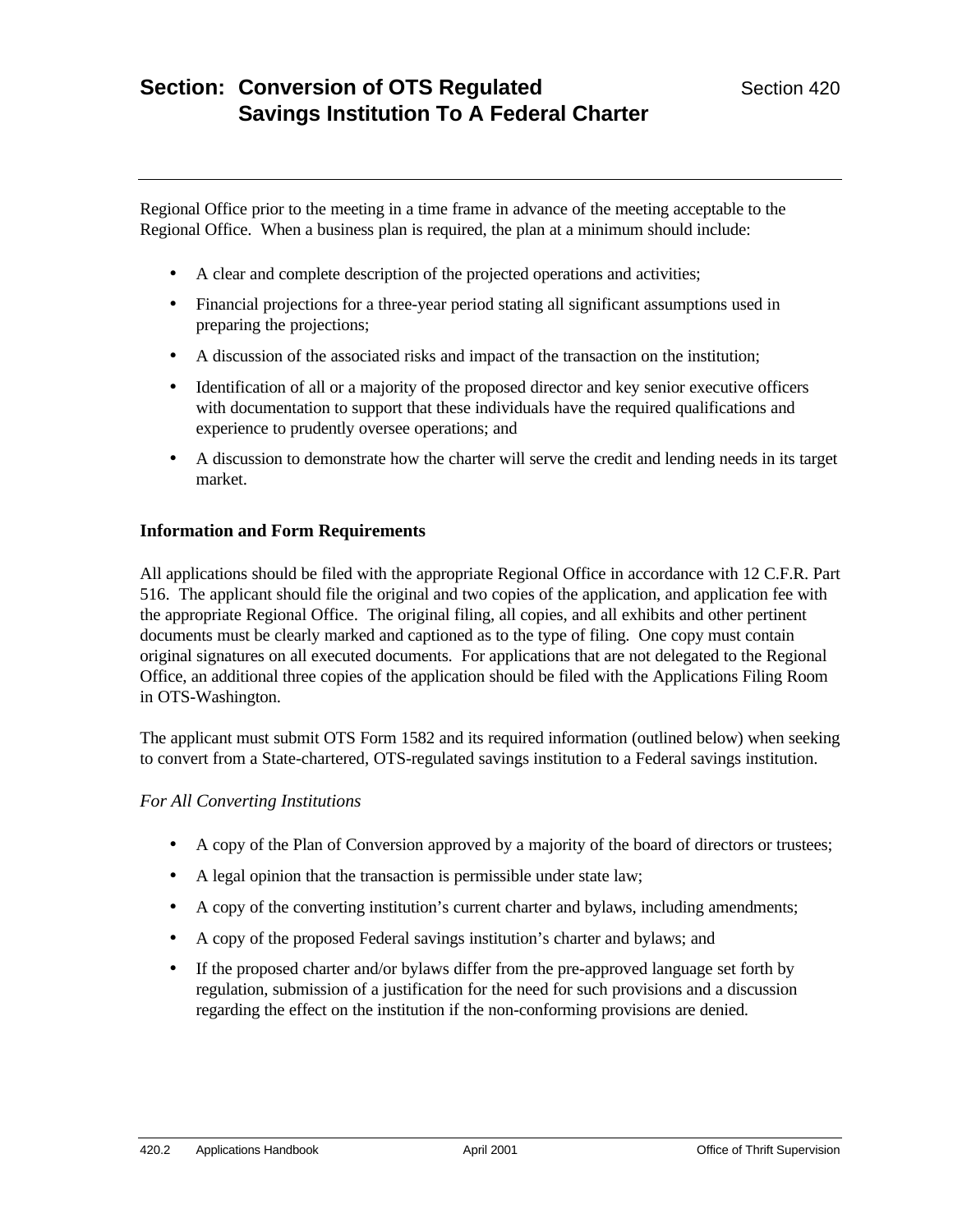### *Additional Requirements For Converting Stock Institutions*

- A detailed description of the types and classes of stock issued. Provide a listing and discussion of stockholders' rights; dividends rights; redemption and conversion features; preemption; approval of new issues; approval of mergers and acquisitions; liquidation and dissolution; and other preferences or distinctions between types and classes of stock;
- A detailed description of the terms of the exchange involving the existing types and classes of stock for stock in the proposed Federal savings institution. Compare the variations in shareholders' rights between the rights available with the State charter, and rights available with the Federal charter. Any variations in the pre-approved language for the proposed Federal stock charter must be underlined and clearly highlighted;
- Legal opinions that the submissions and descriptions filed regarding stock characteristics and stockholders' rights are legally accurate under applicable law; and
- A legal certification that the proposed form of charter and bylaws are permissible for a Federal stock savings institution.

### *Additional Requirements for Converting Mutual Institutions*

• Additional materials required by 12 C.F.R. §§ 543.8 through .10.

### **Confidentiality**

The applicant must submit in writing, concurrently with the submission of the application, any requests to keep specific portions of the application confidential. In accordance with the Freedom of Information Act, the request should discuss the justification for the requested treatment and should specifically demonstrate the harm (e.g., competitive position, invasion of privacy) that would result from the public release of information. OTS will not treat as confidential the portion of an application describing the plan to meet the Community Reinvestment Act objectives.

Information for which confidential treatment is requested should be: (i) specifically identified in the public portion of the application by reference to the confidential section; (ii) separately bound; and (iii) labeled "confidential." The applicant should follow these same procedures when filing supplemental information to the application. OTS will determine whether information designated as confidential must be made available to the public under the Freedom of Information Act. OTS will advise the applicant before it makes information designated as confidential available to the public.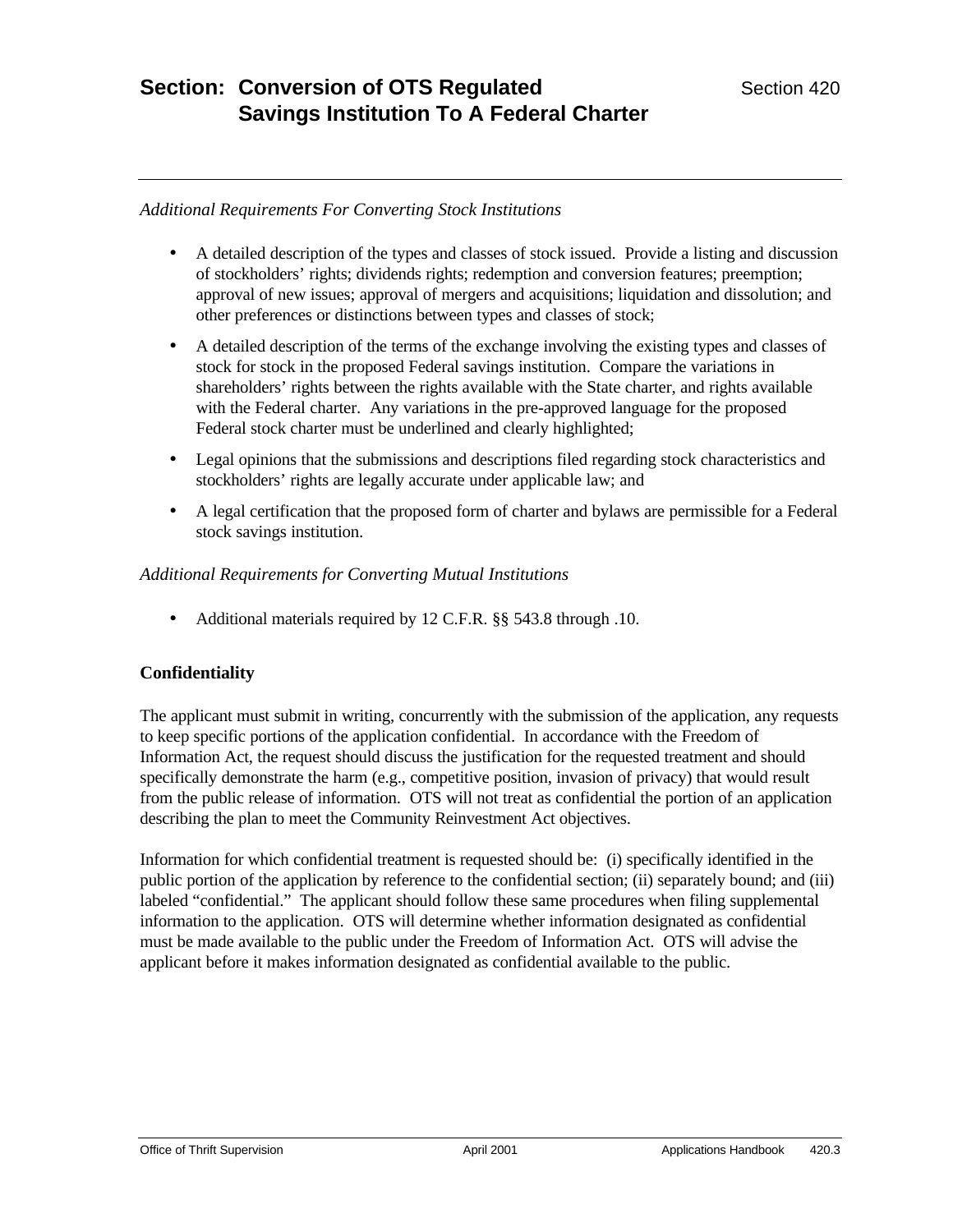## **SPECIAL CONSIDERATIONS**

#### **Publication Requirements**

Public notice is not required for applications involving the conversion of a State-chartered, OTS-regulated savings institution to a Federal savings institution.

#### **Asset Composition**

Section 5(c) of HOLA discusses permissible loans and investments for federal savings institutions and limits certain types of lending to a percentage of assets or capital. Investment limitations under State law may permit higher investment limitations or permit investments not authorized for a Federal savings institution. In these cases, OTS may permit a converted institution to retain the assets in excess of the limitations for a period of two years following the conversion, based on an acceptable business plan evidencing that the asset composition will be brought into compliance with the limitations of Section 5(c) in a safe and sound manner. Extension periods in excess of two years will be granted on a limited and case-by-case basis, upon submission of compelling justification for the longer time frame. All requests for extensions exceeding a two year period will require the filing to be processed on a nondelegated basis. A request for approval of the exception must be submitted with the application.

#### **Federal Home Loan Bank Membership**

The Gramm-Leach-Bliley Act (Section 603) amended Section 5(f) of HOLA to give a Federal savings institution the option of becoming a member of the FHLB.

## **REVIEW GUIDELINES**

### **Processing Procedures and Time frames**

As noted in the Delegated Authority section, certain applications are not subject to delegated authority and are processed concurrently with OTS-Washington staff. As a general matter, correspondence from OTS regarding applications that are nondelegated will be transmitted from OTS-Washington. Correspondence on delegated applications will generally come from the Regional Office.

Within five business days of receipt of the application and the application fee, the Regional Office must notify the applicant of the application's receipt. The appropriate application fee must accompany each application in order for it to be considered filed. For nondelegated applications, the application will not be considered filed until received by both OTS-Washington and the Regional Office.

Within 30 calendar days of receipt of a properly submitted application, OTS shall take the following actions.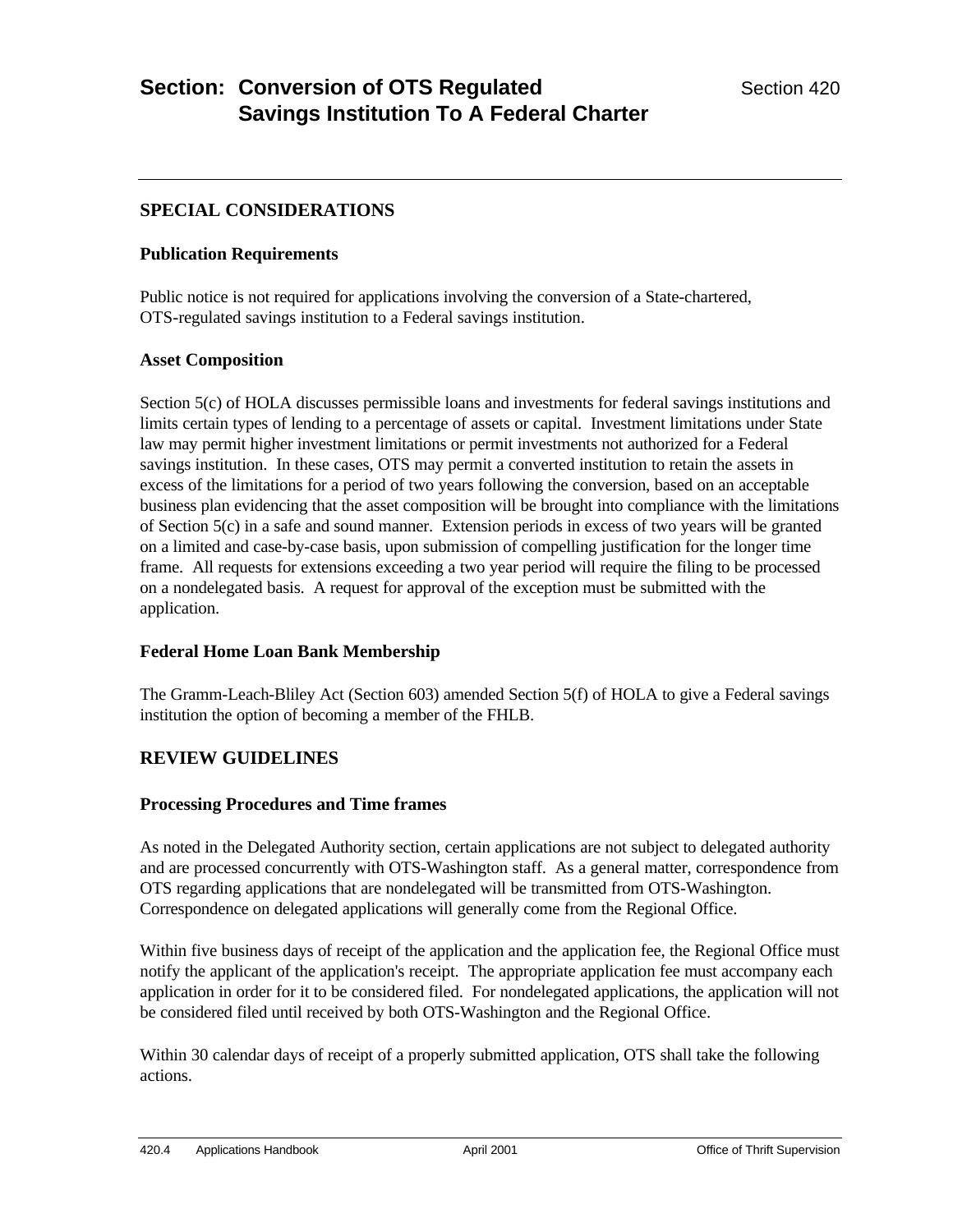- Deem the application complete;
- Request, in writing, any additional information necessary to deem the application complete; or
- Decline to further process the application if it is deemed by OTS to be materially deficient and/or substantially incomplete.

Failure by OTS to act within 30 calendar days of receipt of the application for processing shall result in the filed application being deemed complete, commencing the period for review.

OTS must timely review all requests for a waiver of an application requirement that certain information be supplied. Unless OTS requests, in writing, additional information about the waiver request, or denies the waiver request, the waiver request shall be deemed granted.

If additional information is requested, a response must be submitted within 30 calendar days of the letter requesting such information. The applicant may, in writing, request a brief extension of the 30-calendar day period for responding to a request for additional information, prior to the expiration of the 30-calendar day time period. OTS, at its option, may grant the applicant a limited extension of time in writing. Failure to respond to a written request for additional information within 30 calendar days of such request may be deemed to constitute withdrawal of the application or may be treated as grounds for denial or disapproval of the application.

After the timely filing of additional information in response to any initial or subsequent request by OTS for additional information, OTS has 15 calendar days to review the additional information for completeness or appropriateness and take one of the following actions:

- Request, in writing, any additional information necessary to deem the application complete;
- Deem the application complete; or
- Decline to further process the application if it is deemed by OTS to be materially deficient and/or substantially incomplete.

The 15-day review period commences when the OTS receives a response that purports to respond to all questions in the information request. OTS may extend the 15-day review period for an additional 15 calendar days, if OTS requires the additional time to review the response. OTS will notify the applicant that it has extended the period before the end of the initial 15-day period.

Failure by OTS to act within 15 calendar days of receipt of the additional information shall result in the filed application being deemed complete, commencing the period for review.

Once the application has been deemed complete, there is a 60-calendar day review period during which time OTS will take into consideration all factors present in the application and render a decision thereon. If, upon expiration of the 60-day review period, assuming no extension has been granted, OTS has failed to act, the application is deemed approved automatically, and the applicant may thereafter consummate the transaction. If multiple applications are submitted in connection with one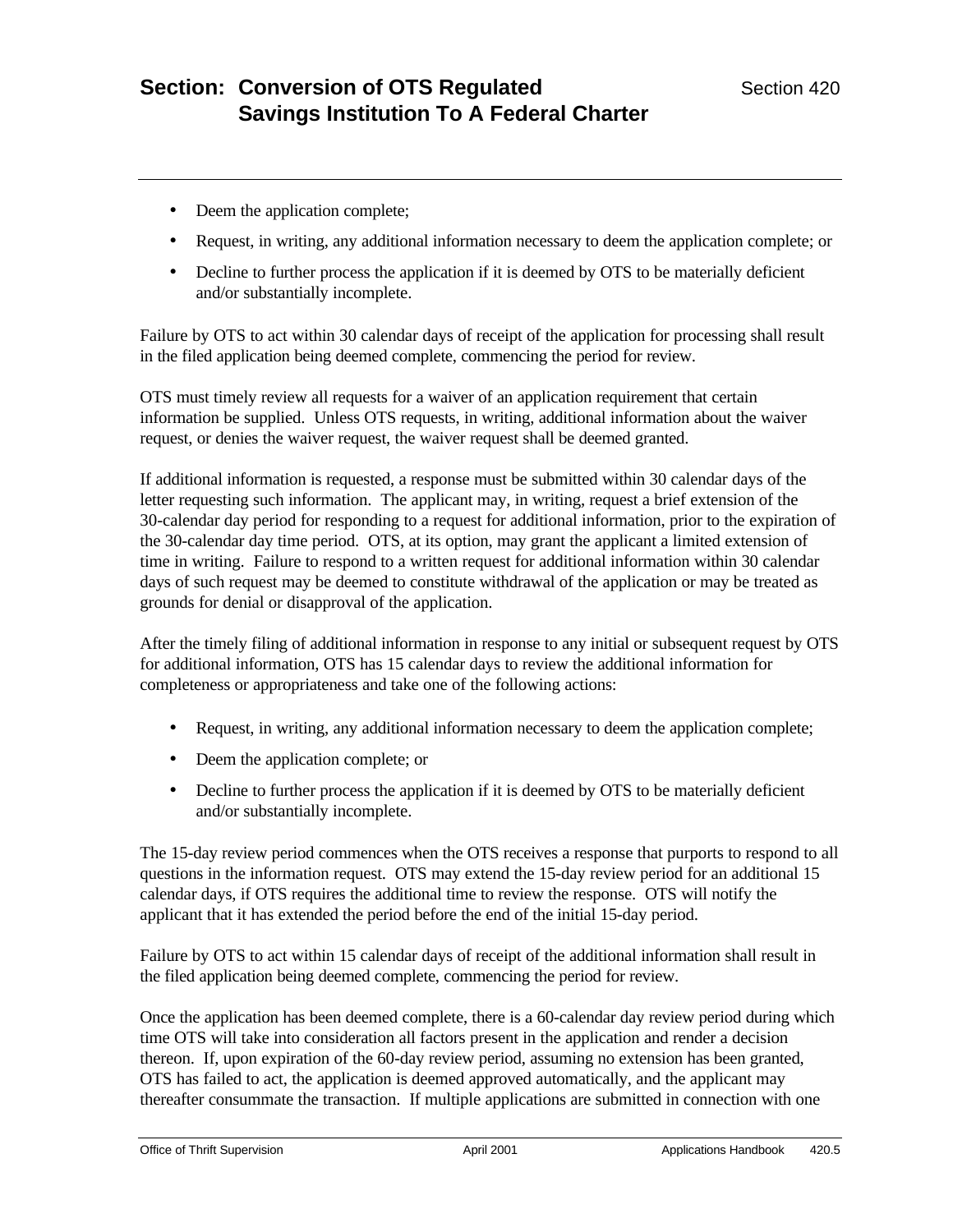transaction, the applicable review period for all applications is the review period for the application with the longest review period, subject to statutory review periods.

During the review period, OTS may request additional information if the information is necessary to resolve or clarify the issues presented in the application. OTS may also notify the applicant that the application is incomplete and require that the applicant submit additional information to complete the application. The review period can be extended an additional 30 calendar days if OTS determines that additional time will be required to analyze the proposed transaction. In such cases, OTS must notify an applicant prior to the expiration of the period for review. In situations in which an application presents a significant issue of law or policy, OTS may extend the applicable period for review of such application beyond the time period for review. In these cases, written notice must be provided to an applicant no later than the expiration of the time period.

Under 12 C.F.R. § 516.290, if OTS has not acted on a pending application within two calendar years after the filing date, OTS may deem the application withdrawn unless OTS determines that the applicant is actively pursuing a final determination on the application. Applications that are subject to this withdrawal provision are those that have failed to timely take action such as filing required additional information, or OTS has suspended processing of an application based on circumstances that are, in whole or in part, within the applicant's control and have failed to take reasonable steps to resolve these circumstances.

For purposes of calculating processing time frames, OTS does not include the day of the act or event, in determining the date the time period commences. In determining the conclusion of a time period, when the last day of the time period is a Saturday, Sunday, or a Federal holiday, the last day will become the next day that is not a Saturday, Sunday, or Federal holiday.

### **Regulatory Criteria**

OTS will consider the application and any information submitted with the application, and may approve the application in accordance with Section 5(e) of HOLA and 12 C.F.R.  $\S$  543.2(g)(1). Converting institutions that have been in existence less than three years will be subject to all approval criteria and other requirements applicable to de novo Federal savings institutions.

The application can be approved provided:

- All required information and all documents have been properly executed;
- The application is not contested by the State chartering authority or other regulatory agency, including any protest to an associated application related to the conversion application;
- The provisions in the plan of conversion are acceptable; and
- The transaction poses no supervisory or legal concerns.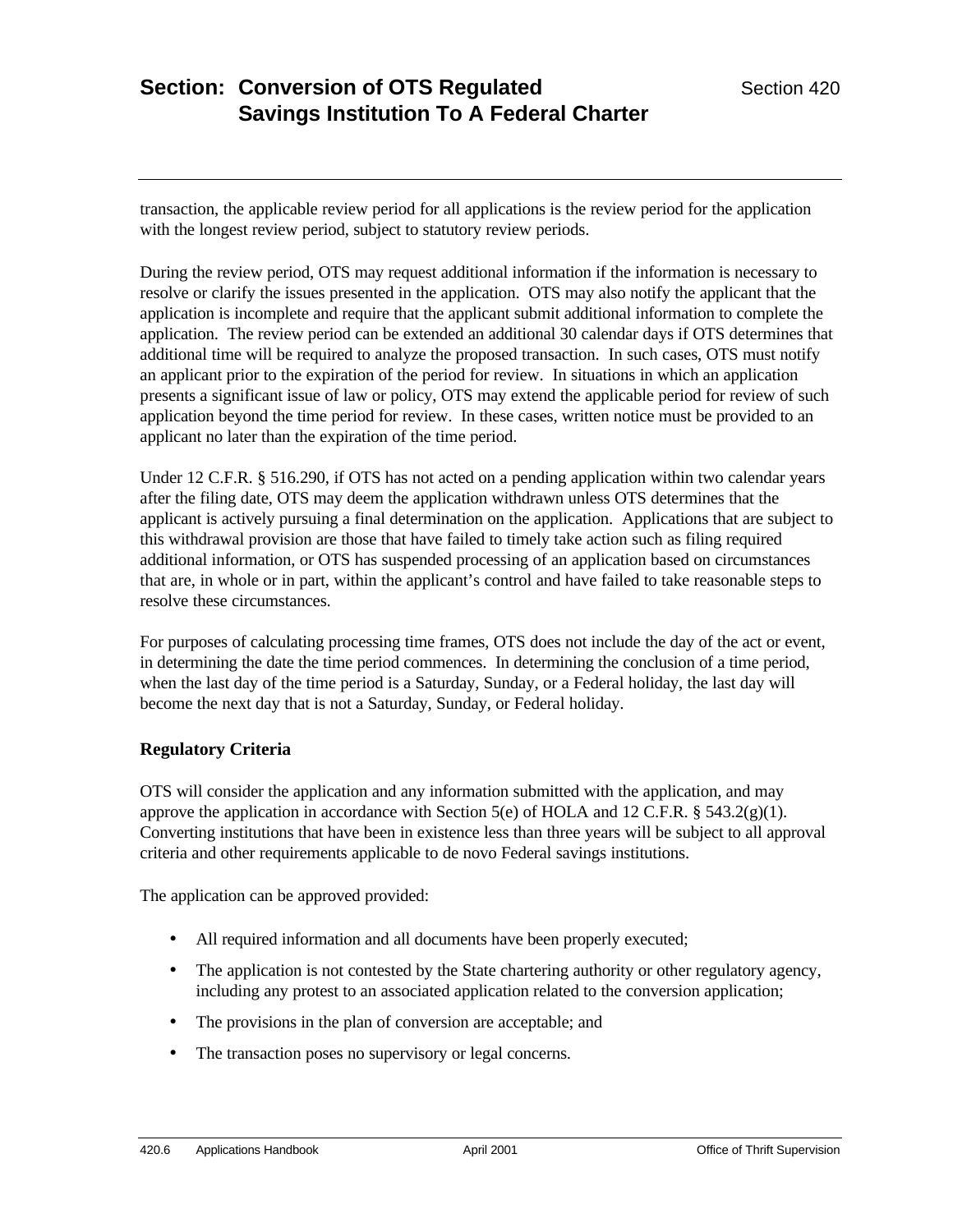There are no specific regulatory criteria for denial of the application. If the application does not involve a related application, the denial may be based upon objection to due to supervisory reasons, legal reasons, or objections expressed by other regulatory agencies.

### **Decision Guidelines**

OTS considers a charter conversion transaction to be a business decision of the converting institution. In general, the analysis should conclude that the converted institution will be operated in compliance with the laws, rules and regulations applicable to a Federal savings institution, and that the institution will receive the required shareholder/member and regulatory approvals required to consummate the transaction. The following factors should be considered in analyzing the application to determine if the transaction satisfies the applicable statutory and regulatory criteria for approval:

- Did the applicant submit the following forms and information:
	- ∗ OTS Form 1582?
	- ∗ Evidence that the conversion proposal was adopted by a majority of the directors/trustees?
	- ∗ Current Charter and Bylaws, including all amendments?
	- ∗ Proposed Charter and Bylaws in conformance with OTS regulations, or with justification for any modifications to the pre-approved language?
	- ∗ Legal opinion regarding compliance with State law requirements?
	- ∗ Listing of specific types of investments and activities requested to be grandfathered?
- Does the proposed charter conform to the requirements of 12 C.F.R. §§ 544.1 and .2 (OTS Form 1502-F), or 12 C.F.R. §§ 552.3 and .4 (OTS Form 1502-E)?
- Do the proposed bylaws conform to the requirements of 12 C.F.R. § 544.5 (OTS Form 1577), or 12 C.F.R. §§ 552.6 through .6-3 (OTS Form 1518)?
- Have the procedures for charter and bylaw amendments been followed and appropriate documentation been provided by the applicant with regard to non-conforming charter or bylaw provisions?

#### **Conditions**

Generally, the following conditions will be imposed on any approval for an OTS-regulated, State-chartered depository institution that will convert to a Federal savings institution.

• A resolution from the institution's board of directors which indicates that all investments, capital accounts or activities not permitted by the HOLA shall be disposed of or discontinued at the earliest possible date without material loss to the applicant, or on any other date which may be determined by OTS;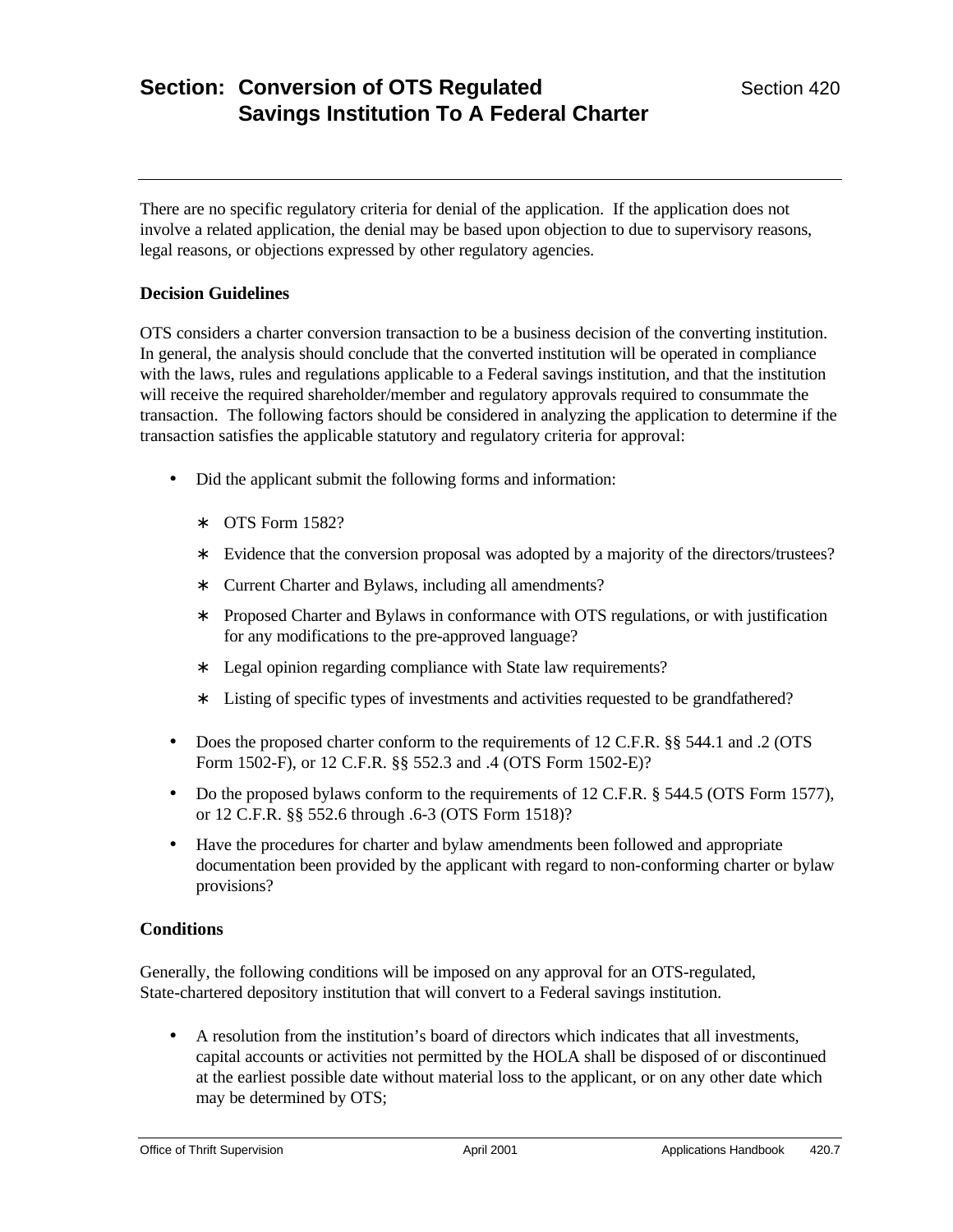- The applicant must receive all required regulatory and shareholder/member approvals for the proposed transaction and submit copies of all such approvals to the Regional Office prior to consummation of the proposed transaction;
- The applicant must consummate the proposed transaction within one hundred and twenty (120) calendar days from the date of approval, unless extended by the Regional Director for good cause; and
- The applicant must advise the Regional Director in writing within 5 calendar days after the effective date of the proposed transaction: (a) of the effective date of the proposed transaction; and (b) that the transaction was consummated in accordance with all applicable laws and regulations, the applications, and the approval.

### *Nonstandard Conditions*

There generally are no nonstandard conditions issued for the subject application. However, in circumstances where nonstandard conditions are imposed, all nonstandard conditions must be supported with justification in the recommendation memorandum related to approval of the application. Any nonstandard conditions incorporated into the approval letter must be summarized in the National Applications Tracking System record for the application.

### **RECORDKEEPING REQUIREMENTS**

All correspondence related to the processing of the notice or application must be consolidated into a file copy to be sent to a central file. Both the Regional Office and OTS-Washington will maintain a separate file copy for nondelegated filings. The file copy must include a copy of the original filing including any exhibits, all amendments, all internal and external correspondence between interested parties, all documentation associated with the review and analysis of the filing, and all decision, recommendation memorandum, and compliance material. The file copy must be organized and separated into public and confidential material, and clearly identified as such. The public and confidential sections must be arranged in chronological order.

## **MONITORING AND CONTROL**

The Regional Office will monitor compliance with all conditions imposed in connection with an application's approval. The applicant must submit evidence of satisfaction of the conditions included in the approval order or letter to the Regional Office within the stated time frames.

The Regional Office should notify the appropriate staff responsible for the supervision and examination of the savings institution regarding the action taken on an application, and provide staff with copies of the approval order or letter. If an application is approved, the first examination of the savings institution following the approval should include a review of compliance with all conditions of approval and any changes in operations as a result of the transaction.